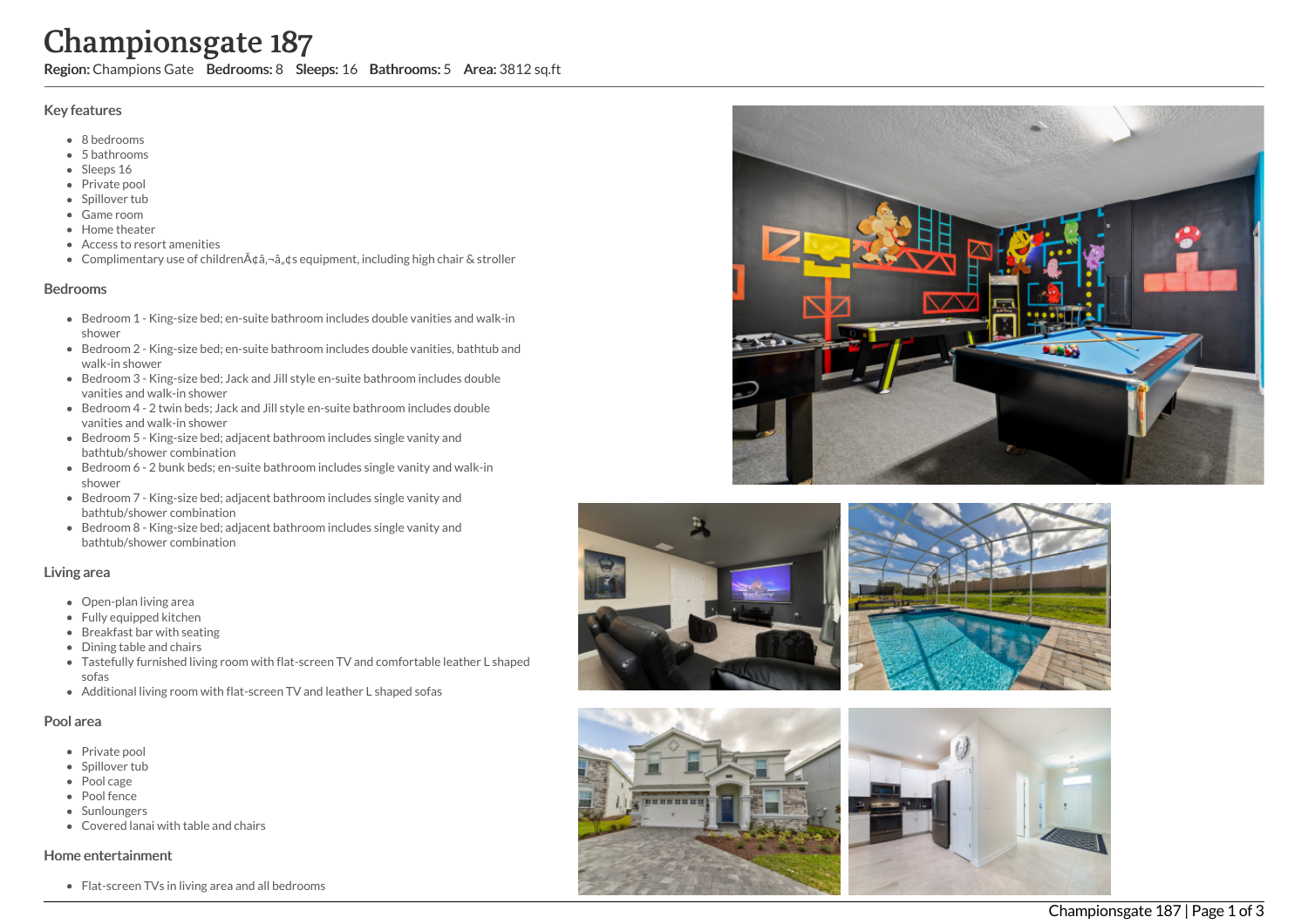- Game room with air-hockey table, foosball table, arcade machine and pool table
- Games console
- **Home theater**

#### General

- Air conditioning throughout
- Complimentary wifi
- Bedding and towels included
- Private parking

#### Laundry room

- Washer and dryer
- Iron and ironing board

# Children's equipment

- High chair (complimentary)
- Stroller (complimentary)
- Pack and play (complimentary)
- Crib (available for hire)

# Resort facilities

Ideally located close to many of Orlando à ¢â,¬â"¢s theme parks, Championsgate Resort offers a wide variety of fantastic amenities for the whole family to enjoy. Set within 900 acres, this luxury resort is home to an 18-hole championship golf course, a fully equipped gym, a games room and multiple sports courts. Guests can choose from a selection of swimming pools; kids will enjoy the waterslides and splash park whilst adults can float in the lazy river, or relax under a private cabana. An excellent retreat after a busy day at the parks, guests of Championsgate Resort will also have access to a movie theater, a range of shops and an impressive spa. There is also a great selection of restaurants and bars on site, including a poolside grill, a sports bar and the impressive clubhouse.

# Places of interest

- Golf courses 0 miles
- Shopping mall 3 miles
- Disney World 8 miles
- Seaworld 17 miles
- Universal Studios 20 miles
- Legoland 25 miles